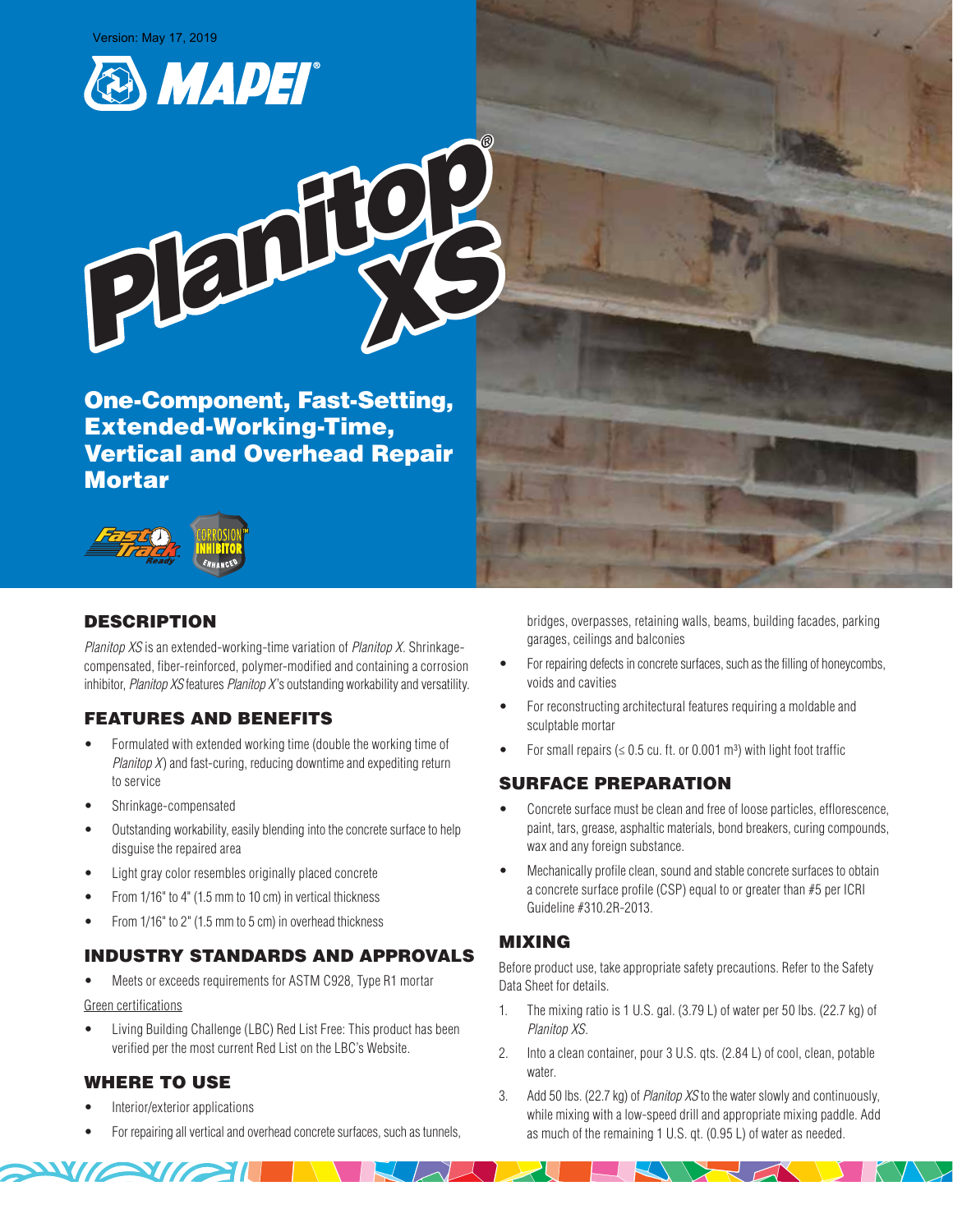

4. Mix for 3 to 4 minutes to obtain a lump-free, homogenous consistency.

# PRODUCT APPLICATION

Read all installation instructions thoroughly before installation.

- 1. Before application, ensure that prepared concrete is saturated surface-dry (SSD).
- 2. Apply a scrubcoat of *Planitop XS*.
- 3. Apply *Planitop XS* directly to the scrubcoat before it dries out.
- 4. Apply *Planitop XS* by float, working from the center of the repair to the outer edge. Finish the application similar to the surrounding concrete.

# CURING

- Protect *Planitop XS* from high wind or direct sunlight during curing.
- Protect the surface with wet burlap or a continuous mist spray for at least 4 to 6 hours after placement.
- Alternatively, immediately after finishing, apply a waterbased curing compound conforming to ASTM C309.

# CLEANUP

• Fresh *Planitop XS* is easily removed from tools and equipment with water. Cured *Planitop XS* must be mechanically removed.

### LIMITATIONS

- Do not install over substrates containing asbestos.
- Use at temperatures between 55°F and 85°F (13°C and 29°C).
- Utilize American Concrete Institute (ACI) cold-weather or hot-weather guidelines when required.
- Use only unopened, undamaged bags of *Planitop XS*.
- Do not attempt to re-temper *Planitop XS* after it has been mixed.
- Do not use solvent-based curing compounds.
- *Planitop XS* is primarily used as a vertical/overhead repair mortar. However, it can be used for small horizontal repairs (greater than or equal to  $0.5$  cu. ft. or  $0.001$  m<sup>3</sup>) with light foot traffic.

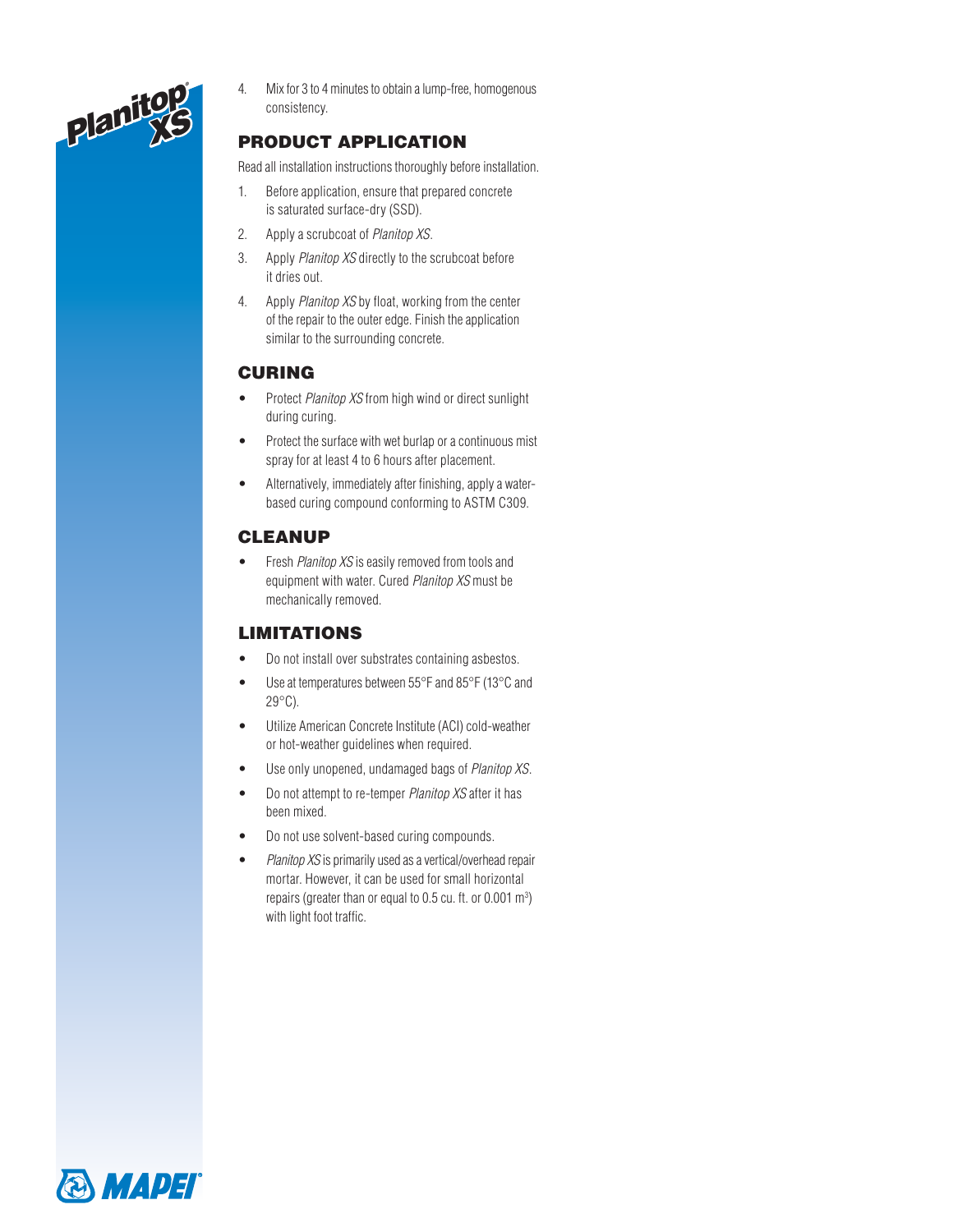### **Product Performance Properties\***

| <b>Laboratory Tests</b>                                                               | <b>Results</b>                        |                           |  |  |
|---------------------------------------------------------------------------------------|---------------------------------------|---------------------------|--|--|
| Tensile bond strength - ASTM C1583 (CSA CAN/A23.2-6B) (failure in concrete substrate) |                                       |                           |  |  |
| 28 days                                                                               | > 290 psi (2 MPa)                     |                           |  |  |
| Compressive strength - ASTM C109                                                      |                                       |                           |  |  |
| 1 day                                                                                 | $> 3,000$ psi (20.7 MPa)              |                           |  |  |
| 7 days                                                                                | > 4,000 psi (27.6 MPa)                |                           |  |  |
| 28 days                                                                               | > 5,000 psi (34.5 MPa)                |                           |  |  |
| Flexural strength - ASTM C348                                                         |                                       |                           |  |  |
| 1 day                                                                                 | > 500 psi (3.45 MPa)                  |                           |  |  |
| 28 days                                                                               | > 800 psi (5.52 MPa)                  |                           |  |  |
| Tensile strength - ASTM C307                                                          |                                       |                           |  |  |
| 28 days                                                                               | > 450 psi (3.10 MPa)                  |                           |  |  |
| Modulus of elasticity (MOE) - ASTM C469                                               |                                       |                           |  |  |
| 28 days                                                                               | 3.23 x 10 <sup>6</sup> psi (22.3 GPa) |                           |  |  |
| Permeability to chlorides - ASTM C1202                                                |                                       |                           |  |  |
| 28 days                                                                               | Very low $-$ 100 to 1,000 coulombs    |                           |  |  |
| Scaling resistance - ASTM C672                                                        |                                       |                           |  |  |
| 28 days                                                                               | 0 loss, no scaling (50 cycles)        |                           |  |  |
| Freeze/thaw resistance - ASTM C666                                                    |                                       |                           |  |  |
| 28 days                                                                               | $>98.5\%$ (300 cycles)                |                           |  |  |
| Slant/shear bond strength - ASTM C882 (modified)                                      |                                       |                           |  |  |
| 1 day                                                                                 | > 1,000 psi (6.90 MPa)                |                           |  |  |
| 28 days                                                                               | > 1,500 psi (10.3 MPa)                |                           |  |  |
| Volume change - Exceeds ASTM C928 requirements                                        | ASTM C928 specification               | Planitop XS typical value |  |  |
| 28 days, dry-cured                                                                    | $< -0.15%$                            | $<-0.06$                  |  |  |
| 28 days, wet-cured                                                                    | $< +0.15%$                            | $+0.04%$                  |  |  |
| VOCs (Rule #1168 of California's SCAQMD)                                              | $0$ g per $L$                         |                           |  |  |

*\* All tests were performed at 73°F (23°C) and 50% relative humidity with a mixture of 1 U.S. gal. (3.79 L) of water per 50-lb. (22.7 kg) bag of* Planitop XS*. An increase in the water content will alter listed properties.*

### **Shelf Life and Product Characteristics** before mixing

| Shelf life         | 1 year when stored in original, unopened packaging at $73^{\circ}F$<br>$(23^{\circ}C)$ in a dry and covered area |
|--------------------|------------------------------------------------------------------------------------------------------------------|
| Physical state     | Powder                                                                                                           |
| Color              | Light gray                                                                                                       |
| Dry-solids content | 100%                                                                                                             |

Protect containers from freezing in transit and storage. Provide for heated storage on site and deliver all materials at least 24 hours before work begins.

### **Application Properties**

| Mixing ratio            | 1 U.S. gal. (3.79 L) of water per 50 lbs. (22.7 kg) of <i>Planitop X</i> |
|-------------------------|--------------------------------------------------------------------------|
| Working time            | 20 minutes                                                               |
| Initial set - ASTM C191 | $>$ 40 minutes                                                           |
| Final set - ASTM C191   | $< 60$ minutes                                                           |

### **CSI Division Classifications**

| Cast-in-Place Concrete              | 03 30 00 |
|-------------------------------------|----------|
| Cementitious Decks and Underlayment | 03 50 00 |
| Concrete Restoration and Cleaning   | 039000   |